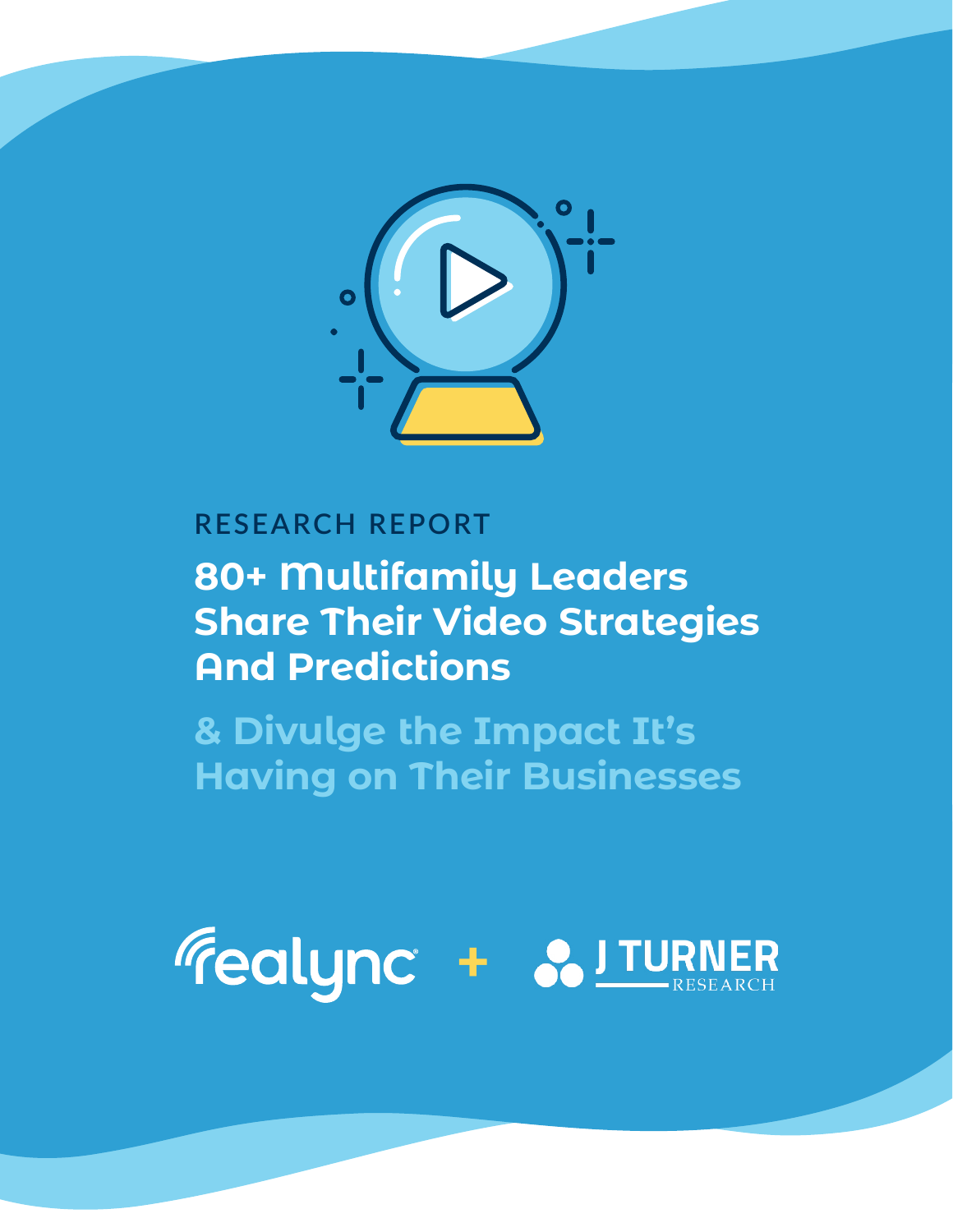# **Table of Contents**

## **[WELCOME](#page-2-0)**

## **[WHO WE ASKED AND WHY](#page-3-0)**

## **[DEFINITION BANK](#page-5-0)**

## **[OVERVIEW](#page-6-0)**

## **[FINDINGS](#page-7-0)**

## **[WHERE WE GO FROM HERE](#page-12-0)**



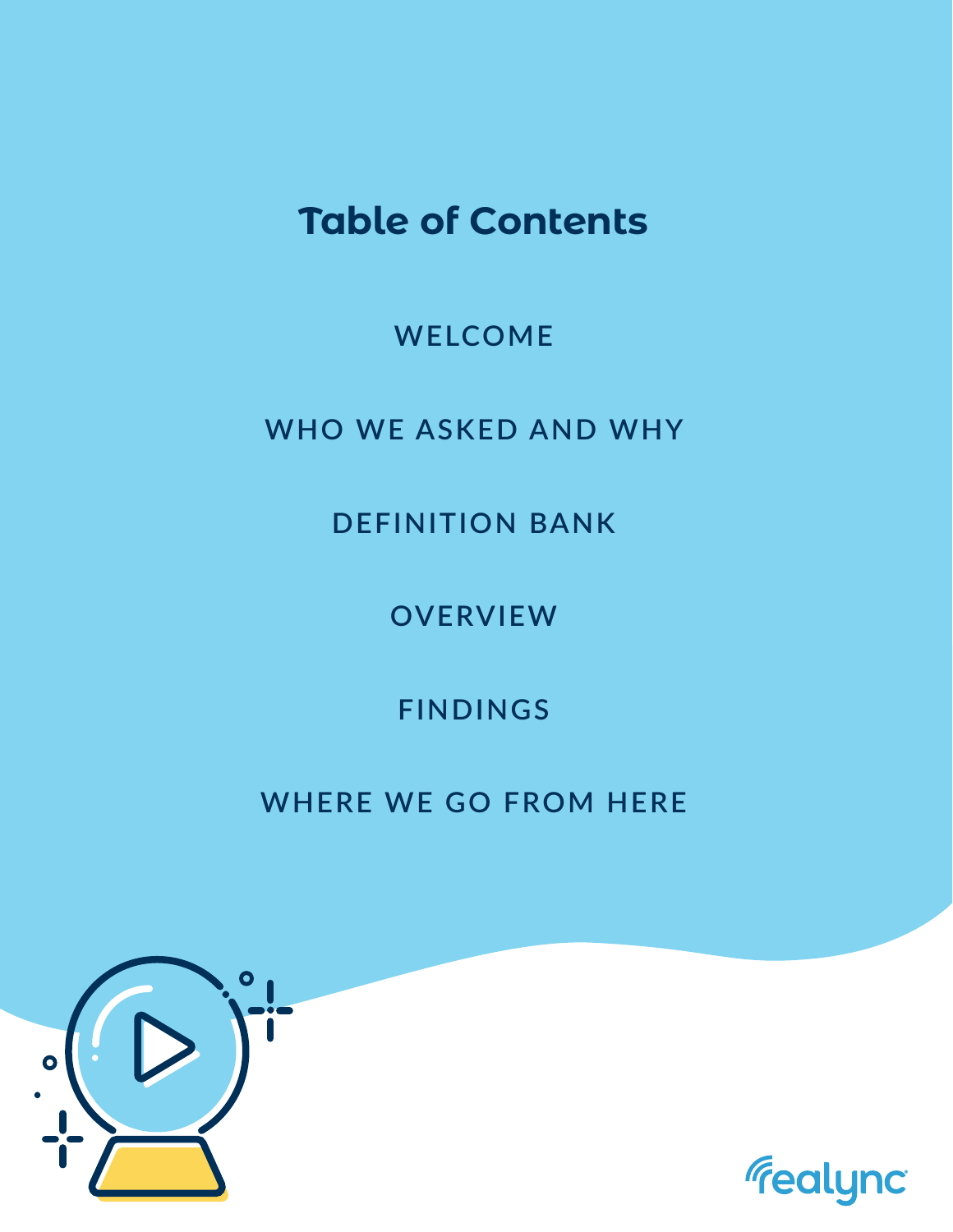

#### <span id="page-2-0"></span>**Welcome**

For decades, a leasing team's primary goal has been to get prospective renters to sign a lease, usually through a conventional in-person tour of the community. However, over the past few years, *how* leasing teams engage with and tour prospects has changed significantly and now includes an experience that encompasses a variety of options, such as in-person, self-guided, or *video tours*.

Video (or virtual) has been a predominant buzzword since March of 2020. However, this is not a report about how video became more widely adopted in multifamily during the pandemic *(if that interests you,* you can read about that [research](https://www.realync.com/realync-satisfacts-survey-results-report/) at a later time), but instead, this report looks at both the present and future views of video technology and its impact in multifamily.

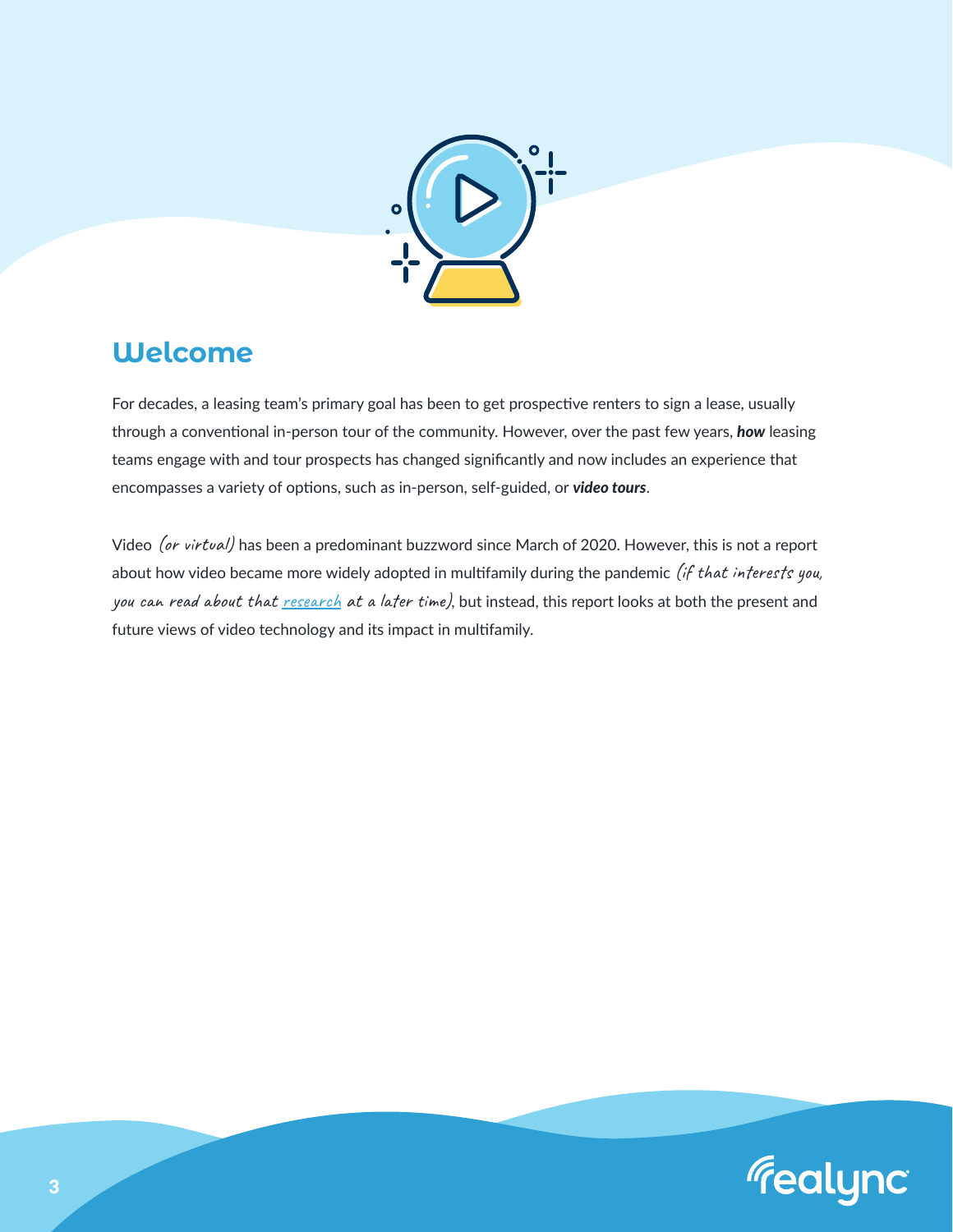## <span id="page-3-0"></span>**The Realync + J Turner Research Report**

#### Who We Asked and Why

In partnership with J Turner Research, we asked over 80 multifamily leaders for their perspectives on how their on-site teams leverage video tools today, how impactful video has been for them, and what they envision for the future of leasing. To get a better understanding of the 80 multifamily leaders who participated, below is a breakdown of their demographics.

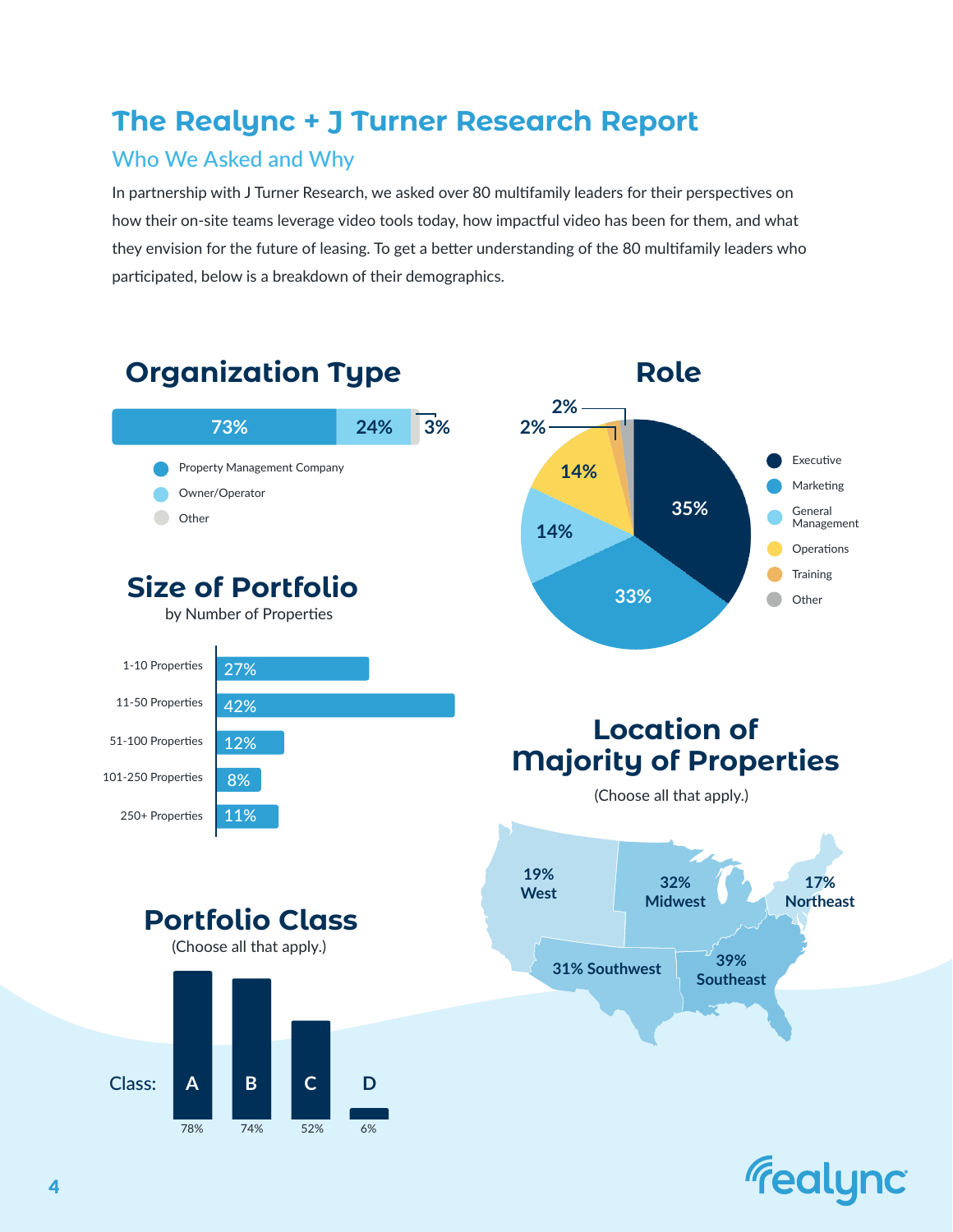We developed this report for three reasons:

- 1. To examine the impact video technology has had on leasing processes to date.
- 2. To understand individual perspectives on video technology in multifamily long-term.
- 3. To identify knowledge gaps between video strategies and the multifamily industry.

With video technology being more commonplace these days, a leasing experience can look quite different for each prospect. And with the increasing variety of technology and touring options, a common confusion has emerged amongst these tools. From virtual or video tours, video experiences, video technology, prerecorded video tours, 3D tours, 360 virtual tours, self-guided tours, and more, it's easy to confuse one strategy. In addition, it's easy to duplicate technologies and even inadvertently miss out on opportunities to engage with renters because you're trying to solve today's challenges with the wrong tools.

Rightfully so, the confusion came about when in-person tours shut down in 2020 and forced the industry to adapt and pivot to new leasing strategies like virtual tours. Then, virtual tours were a new—or somewhat new way to tour and connect with prospective renters. Now, as virtual tours continue to grow in multifamily and new technologies enter the space, we feel a responsibility to define and align on the different types of video software available today and how these fit into the renter's journey. So, before we dive into our findings, let's get on the same page about what a virtual tour actually is and define other similar strategies.

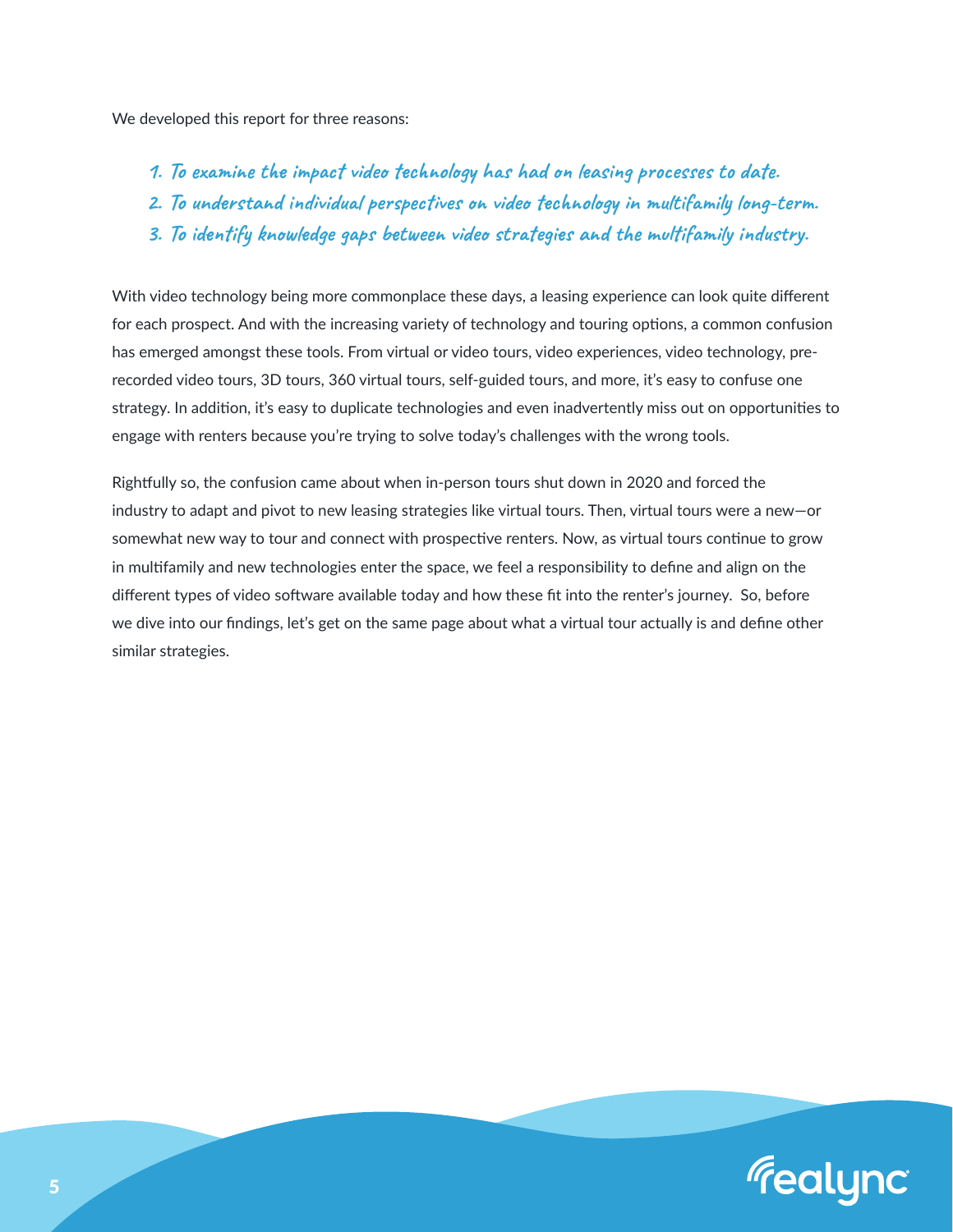## <span id="page-5-0"></span>**Definition Bank of Virtual Tours in Multifamily**

Virtual (also referred to as "video") touring is the transformation of the physical, in-person tour into a tour that takes place via video.

Realync's Definitions

| <b>Term</b>                                                                                                 | <b>Definition</b>                                                                                                                                                                                                                                                                                                 |
|-------------------------------------------------------------------------------------------------------------|-------------------------------------------------------------------------------------------------------------------------------------------------------------------------------------------------------------------------------------------------------------------------------------------------------------------|
| <b>Video Technology</b><br>Also commonly referred to<br>as a "video tool".                                  | Video technology is a type of product or service allowing the recording,<br>exchange, and playing back of video communication between persons.                                                                                                                                                                    |
| <b>Video Experiences</b>                                                                                    | A video experience is a person(s) observing, participating, or<br>encountering facts, dialogue, or events through a digital exchange (also<br>referred to as "online").                                                                                                                                           |
| <b>Virtual Leasing</b><br>Also referred to as "remote<br>leasing", "video touring" or<br>"virtual touring". | Virtual leasing enables leasing teams to allow prospective renters to gather<br>the information they need, experience and tour a community, connect<br>with the leasing team and ask questions, all virtually. These virtual touring<br>experiences can be live or pre-recorded and sent to a prospective renter. |
| <b>Pre-recorded Video</b>                                                                                   | A pre-recorded video is a person(s) recording a person, place, or thing in<br>advance for purposes later on.                                                                                                                                                                                                      |
| <b>Live Virtual Tour</b>                                                                                    | Virtual (also referred to as "video") touring is the transformation of the in-<br>person, physical tour to online and live, in real-time.                                                                                                                                                                         |
| <b>3D Virtual Tour</b>                                                                                      | Three-dimensional tours showcase a space's depth and are made by<br>piecing together multiple panoramic photos of a space. A prospect can<br>click and explore the space at their convenience and in a more subversive<br>way than a traditional flat, 2D photo or image allows.                                  |
| <b>360 Virtual Tour</b>                                                                                     | A 360 virtual tour is similar to a 3D tour, in that it allows a prospect to<br>interact and click around and explore the space but is typically created<br>with a DSLR camera and wide-angle lens.                                                                                                                |
| <b>Self-Guided Tour</b>                                                                                     | A self-guided tour is where a prospective renter navigates around the<br>community and specific apartment unit(s) without an on-site team member<br>accompanying them on a tour.                                                                                                                                  |

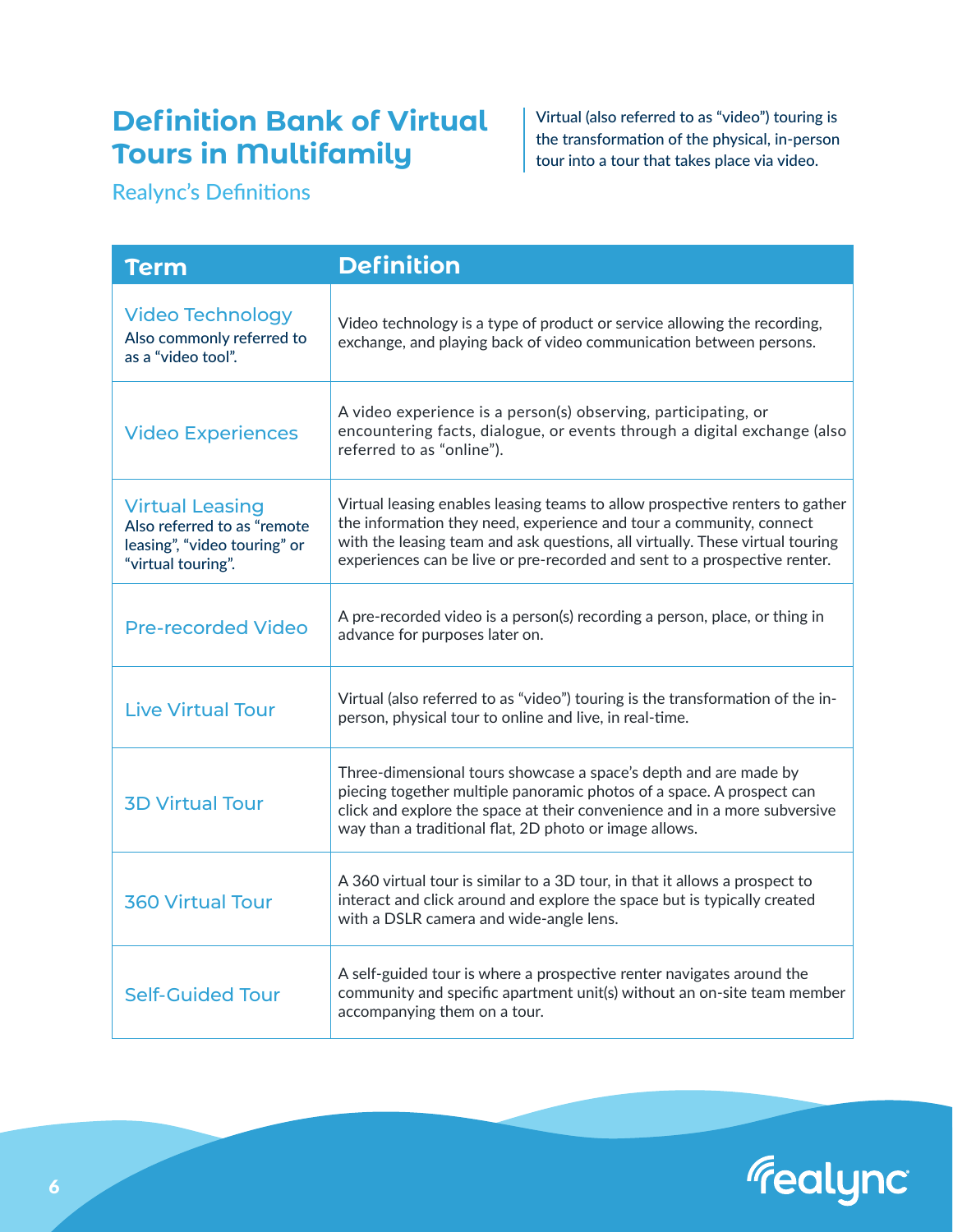#### <span id="page-6-0"></span>**Overview**

We asked over 80 multifamily leaders if they use video at one or more properties for their marketing, leasing, or engagement strategies. Currently, video plays a role in 91% of the leaders' strategies. Seven percent indicated they do not use video currently, and two percent responded that they previously used video but stopped.

Most respondents anticipate video technology is here to stay. In fact, 89% of these leaders strongly agree or agree video will be relevant in multifamily in the next 5-10 years. And, for prospective renters, 93% of leaders envision the leasing experience in 5-10 years to be a hybrid approach—a blend of in-person tours and virtual tours.

Yet, based on this report, there's still room for improvement within the multifamily industry to understand video technology and its value. And, it starts by identifying how video technology is used throughout the renter lifecycle today (and what gets in the way of scaling this must-have approach!). So, let's dig in!



of leaders strongly agree or agree video will be relevant in multifamily in the next 5-10 years

**89%**

#### **93%**

of leaders envision the renter's leasing experience in 5-10 years to be a hybrid approach—a blend of in-person tours and virtual tours

P.S. don't forget to let us know what you think of these findings by reaching out to us at [marketing@realync.com](mailto:marketing%40realync.com?subject=Realync%20%2B%20J.%20Turner%20Research%20Report), and [subscribing](https://www.realync.com/subscribe-to-the-realync-newsletter/?utm_campaign=Email%20Nurture&utm_source=email&utm_content=Subscribe%20to%20the%20Realync%20Newsletter) to our newsletter for other helpful video knowledge.

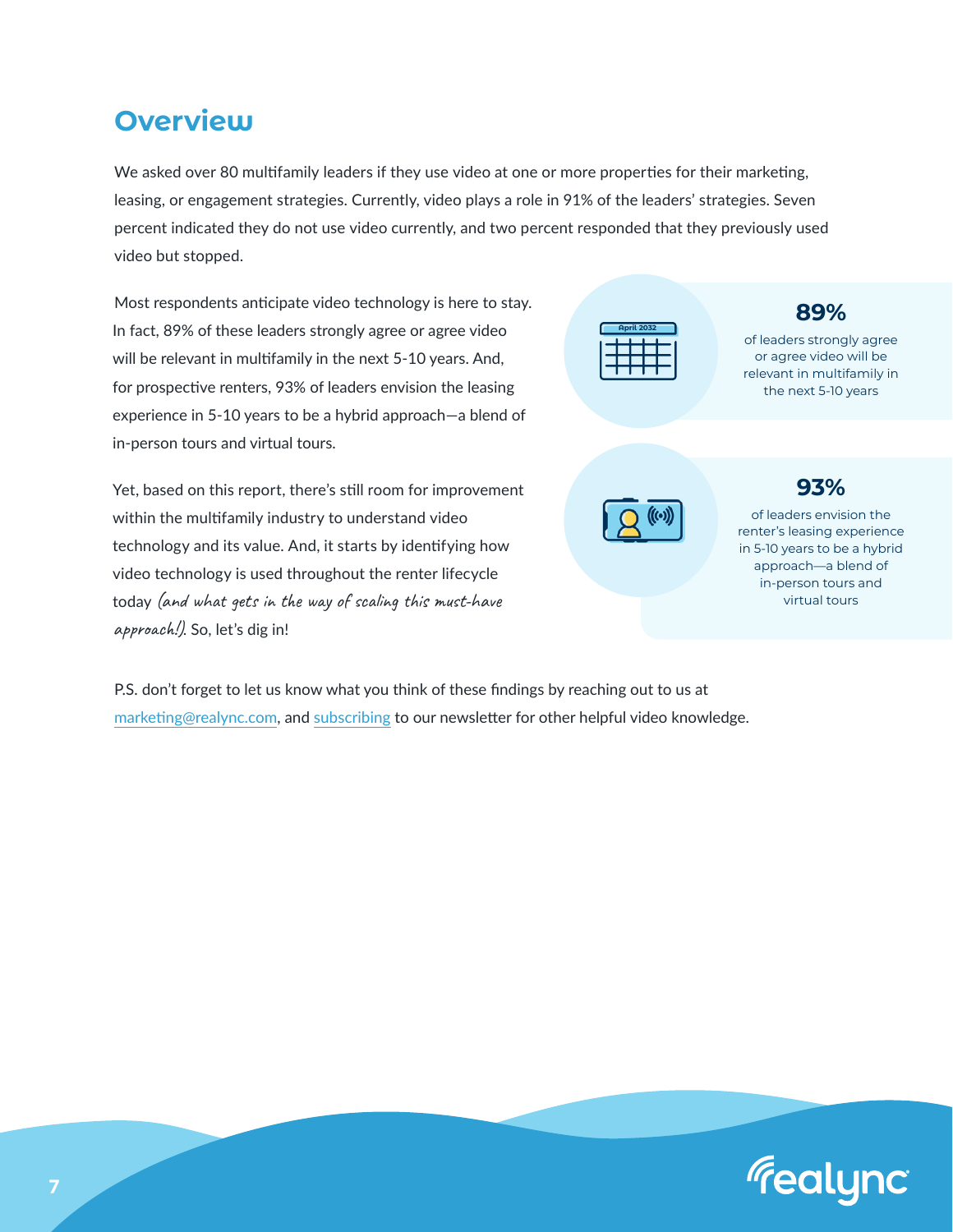## <span id="page-7-0"></span>**Findings**

#### Current Use of Video Technology

There are a variety of tools to leverage for creating video content. And, they all serve a purpose in the renter's lifecycle. In fact, we asked multifamily leaders to indicate what tools they're currently leveraging at their properties to create video content (leaders could choose more than one), and it's surprising...



What's surprising is how many leaders indicated they're using video conferencing platforms *and* video editing software to create video content. This indicates to us that there's a disconnect between today's video technology best practices and how multifamily operators are currently approaching their video strategy. There are significant opportunities to streamline these processes and grow economies of scale for on-site teams, yet these aren't being fully implemented just yet.

Next, we asked leaders to indicate *where* their on-site teams are leveraging video within the renter lifecycle (leaders could choose more than one).





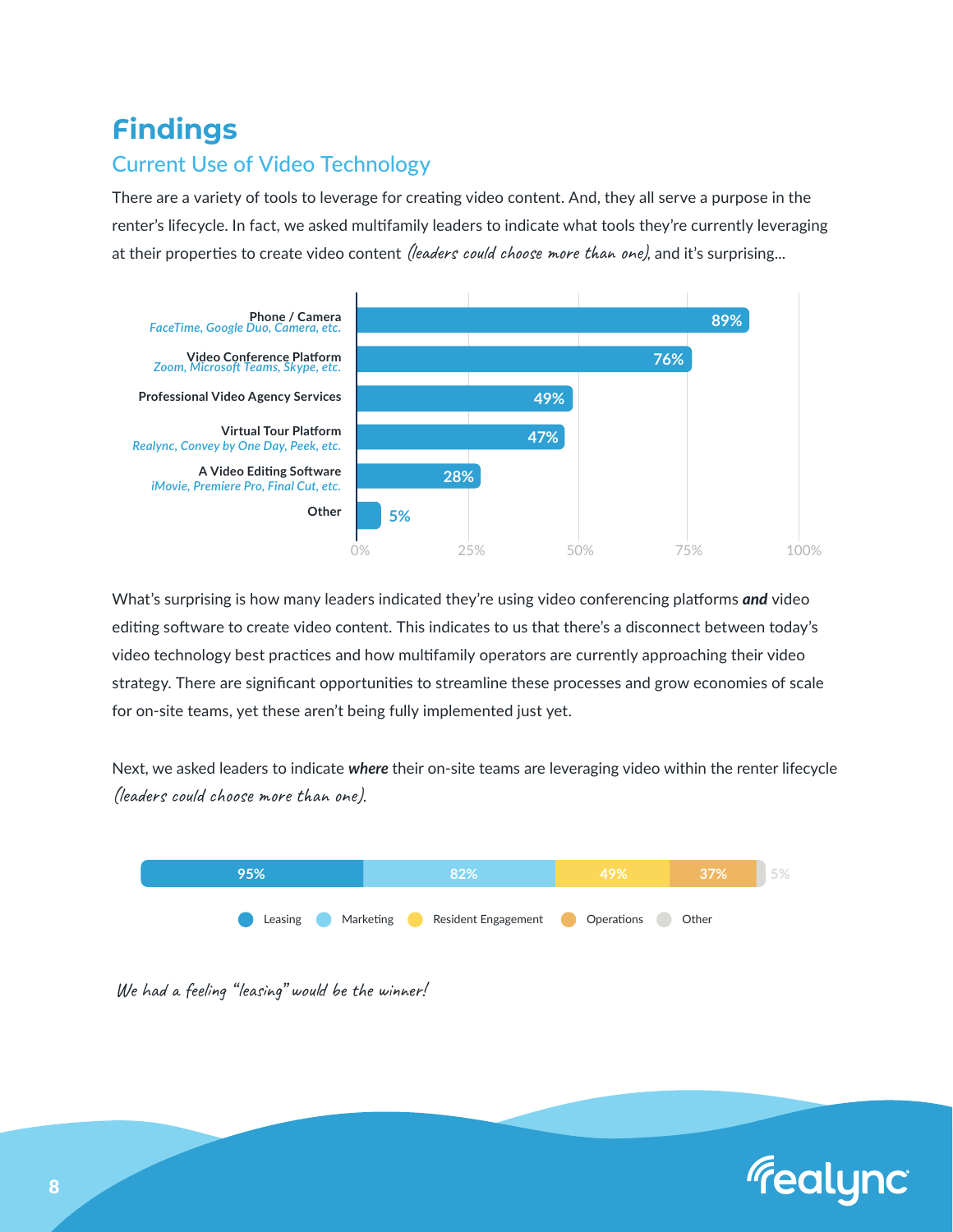

Next, we learned (and are most excited about) the impact leaders described their video efforts have had on leasing efforts!



Whether these multifamily leaders said their on-site teams

are using FaceTime, Zoom/Microsoft Teams, an app, or a video agency, we are ecstatic to hear that video has had an impact on their leasing efforts! To us, this means video has allowed teams to accommodate site-unseen requests, accelerate leasing numbers, engage with prospective renters in other states, and save maintenance and leasing teams' time. And even more, video has empowered teams to create real connections throughout the entire renter lifecycle through storytelling.

But, let's focus on the 10% who indicated that it's difficult to measure the impact. To be honest, this isn't the first time we've heard this. And, that's why we're working hard to build a video technology product that *proves ROI*[—jump down to see how we're doing this!](#page-12-0)

#### Current Reservations (or Limitations) About Video Technology Today

Seven percent of leaders indicated they do not use video currently. Yet, 33% of those leaders described that lack of video has had some negative impact on their leasing efforts. Here's what leaders had to say about why they don't use video today along with our advice on how to overcome these barriers.



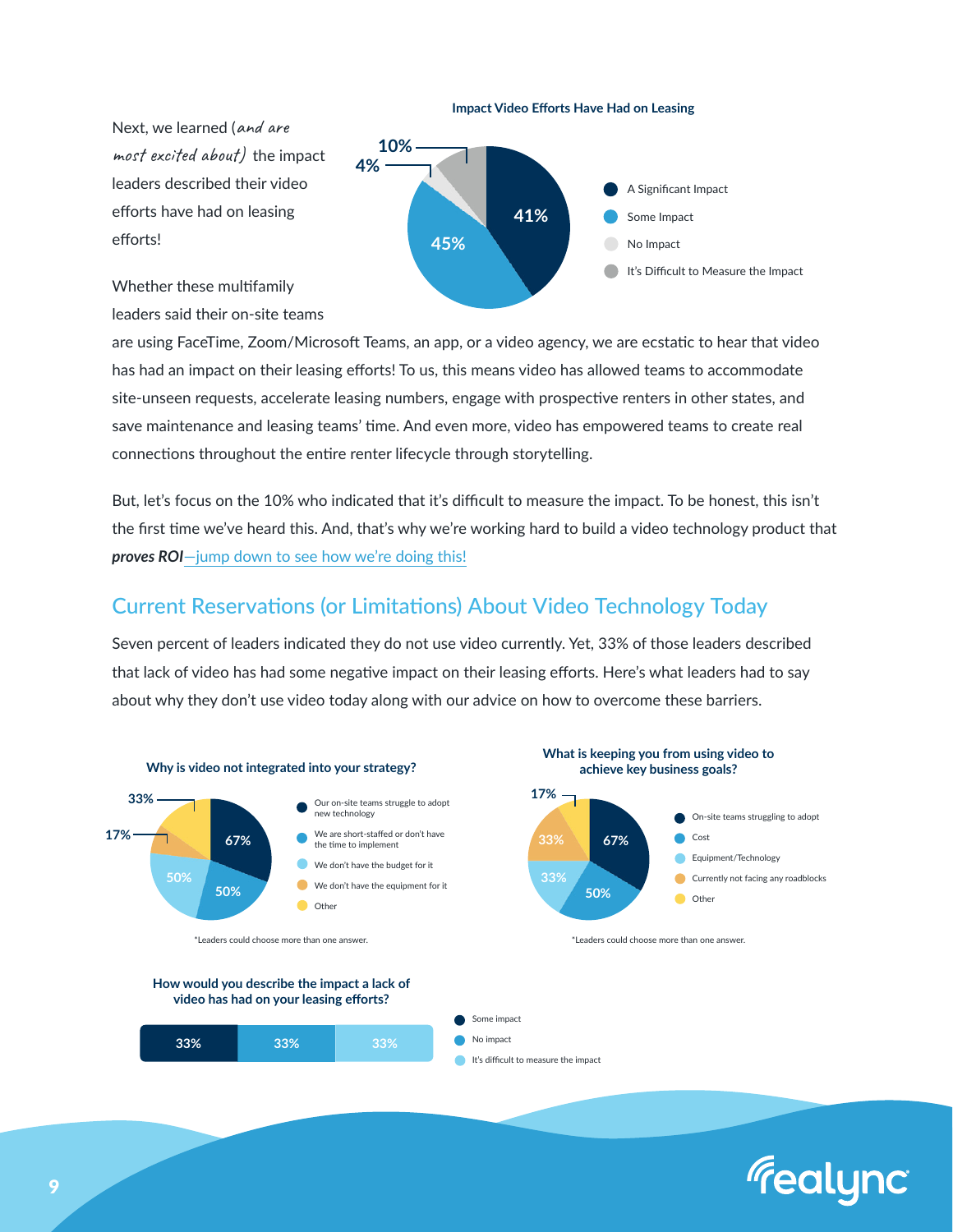If equipment/technology is holding you back from implementing a video strategy, partner with an all-in-one multifamily video solution that requires only a phone or tablet, and provides…

- A high-quality video stabilizer (with tutorials) to ensure all videos are crisp and clean (aka, they aren't shaky!)
- Smart software that allows for recording, edits, brand integrity, closed-captioning, music, and CTA's. Plus, provides data and analytics for easy ROI checks all within one application
- Quick, easy videography training and initial setup for on-site teams (start shooting in 30 minutes or less)
- 1:1 live or on-demand training and 120+ explainer videos to keep on-site teams creating 24/7
- An assigned Client Success Strategist to help alleviate tech issues

If cost is holding you back from implementing a video strategy, partner with an all-in-one multifamily video solution that gives you more features, streamlines your video strategy, and protects your content. Consider a solution that provides…

- Multiple video capabilities: Live/Remote video tours + Pre-recorded video content
- Easy one-click-to-join interface—no clunky software or apps to download for the end-user (your renters!)
- A seamless way to share video—without bogging down inboxes or exposing personal information
- The ability to stay on brand, with every video, via pre-loaded assets and templates
- Renter intelligence: Know who's interacting with your content and when
- Owned content you can scale across the rest of your marketing stack (SEO, Social, etc.)
- Private coaching, on-demand, and live training
- A robust analytics dashboard for real-time video ROI insight
- Risk mitigation via built-in Fair Housing and WCAG Compliance

If you're going to invest in video to help streamline and scale your operations, choose a platform that can be utilized cross-functionally, for leasing, marketing, resident engagement, and operations. And, leverage both pre-recorded and live video to help boost your business performance.

Ultimately, video can help scale your current processes, create a better, more convenient, and authentic

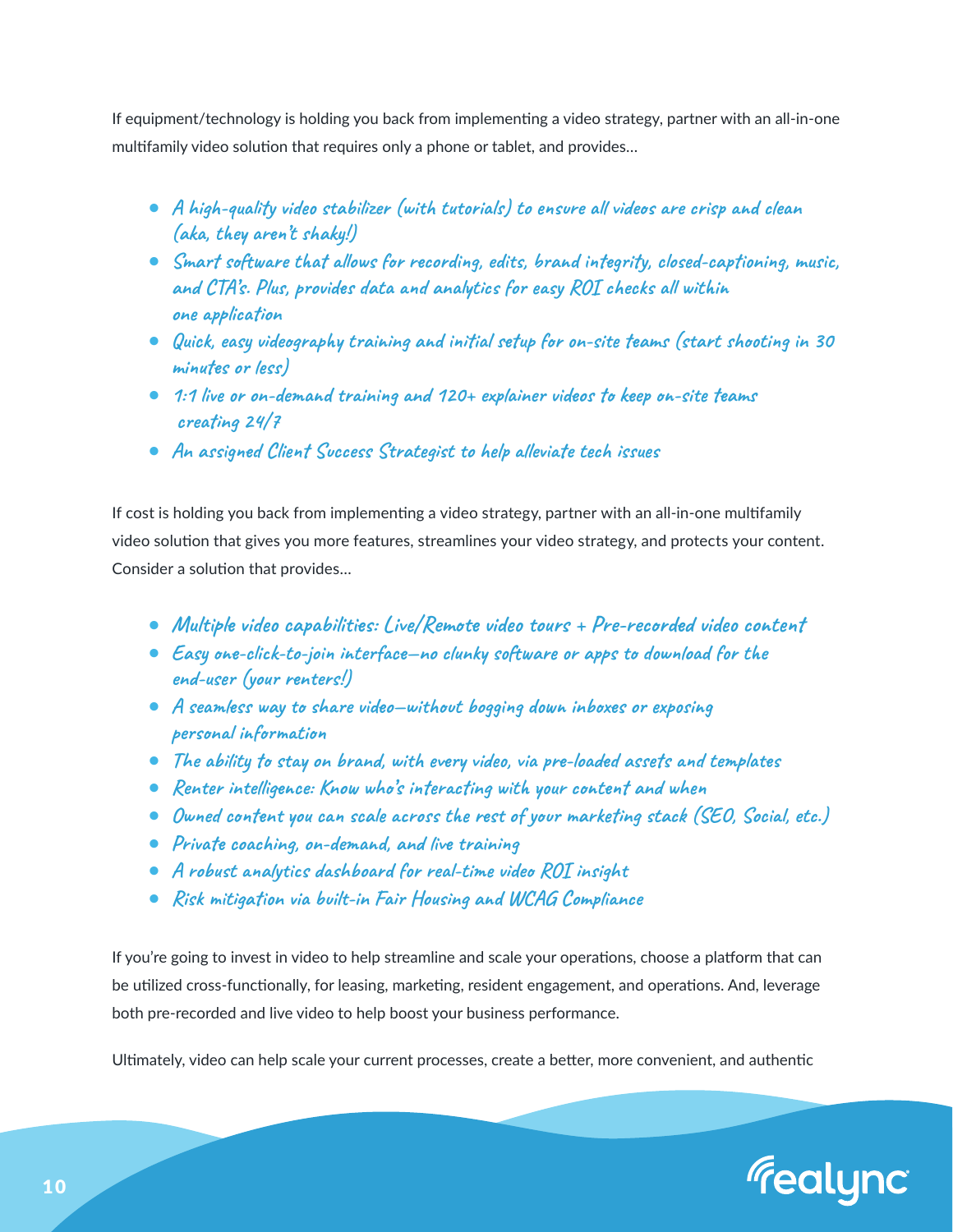experience for renters, and produce content that can be used across an organization for improved performance and economies of scale—like supplementing your organic SEO strategy or lifting your reputation management scores. In turn, this eventually allows for a reduction in other expenses, like paid advertising or traffic generation, and just one lease typically pays for a video investment like Realync for more than three years.

If staffing issues are holding you back from implementing a video strategy, partner with an all-in-one multifamily video solution that allows…

- Leasing agents to take 3X the tours in the same amount of time, through streamlined operations that come from implementing a hybrid approach to tours (in-person and virtual)
- Your team to eliminate the unnecessary back and forth that occurs with routine FAQs and service requests and instead helps them reduce their most mundane tasks
- For faster, more efficient communication with your prospects and residents, while still delivering high-quality, authentic service

However, if this still seems difficult, partner with a solution that will send team members out to your properties to record videos for leasing agents.

If a lack of data and analytics to provide ROI is holding you back from implementing a video strategy, be sure to partner with a multifamily-specific vendor whose platform provides a suite of data and insights, including renter intelligence.

We understand—on-site teams are busy. Let's say that again… they are b.u.s.y! However, technology-led video efforts have streamlined and enhanced on-site teams' performance. It's easier than ever to deliver options throughout the renter lifecycle by creating the videos in a centralized location with just an iPhone, Android, or tablet.

An increasing number of prospective residents can't tour in person due to location, work/life schedules, external factors, or simply because they don't want to tour in person anymore. It's the responsibility of leasing teams to provide touring options. Leveraging video not only increases occupancy rates, and decreases repeat showings, but it helps close leases faster—and that's why leaders are saying they do see the value in video technology long-term.

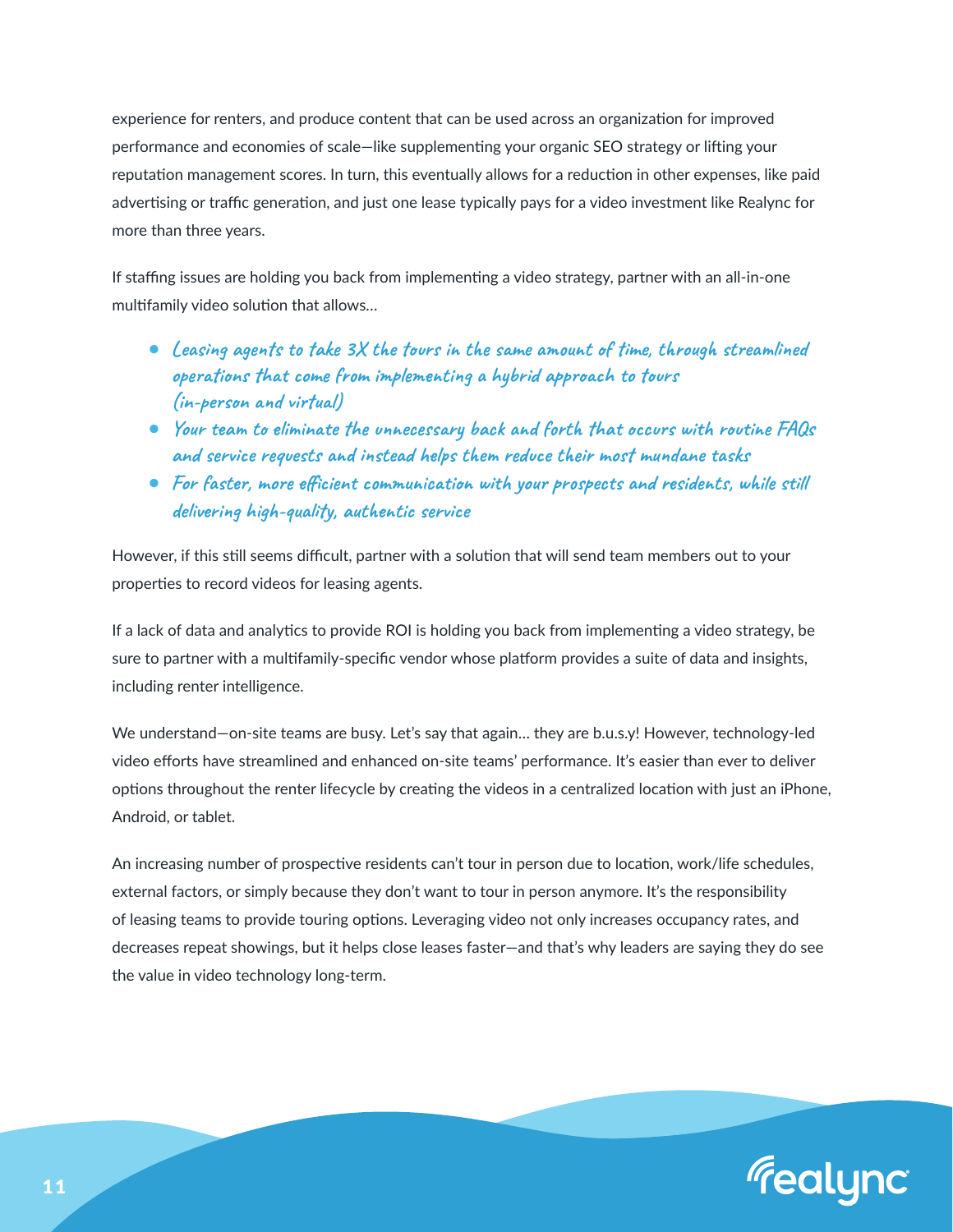#### Future of Video Technology in Multifamily



It's evident the future of leasing involves video! Whether that's live video tours, pre-recorded tours, or 3D tours, video experiences should be used in every step of the renter lifecycle.

With *only* a virtual tour, [52%](https://www.realync.com/realync-satisfacts-survey-results-report/) of prospects say they'd rent an apartment site-unseen, so it's critical that we begin asking the question, "What type of tour do you prefer?". Ask this early in the leasing process and work to identify the specific types of convincing video content renters need at every phase of their search and then implement it accordingly.

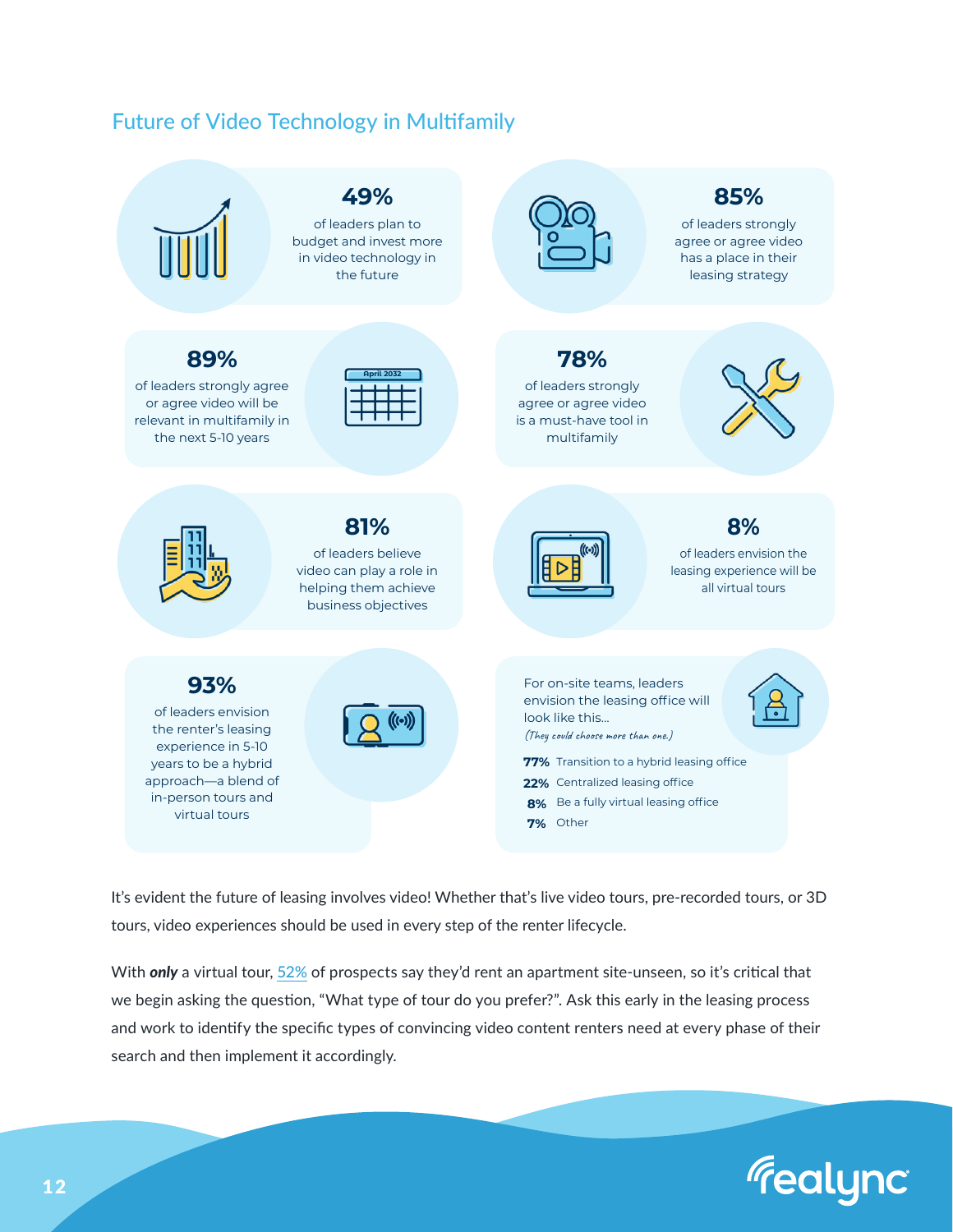## <span id="page-12-0"></span>**Where We Go From Here**

#### Final Thoughts and Takeaways

#### **FINAL THOUGHTS**

As video technology becomes easier to implement and navigate and as video analytics evolve and become more accessible to operations and marketing teams, adoption will continue to skyrocket. There's a significant shift happening in the leasing process today, somewhat driven by the pandemic but mostly driven by renter habits and behavior—and emerging technologies that ultimately add convenience and connectivity. Those who lean into video will no doubt see a lift in not just leasing velocity, but also across nearly every marketing vertical—organic SEO/website performance, social media, paid ads, email campaigns, chatbots, and more. And, will also see a positive impact on the overall renter experience, which can translate to stronger reputation scores, reduced service request volume, and higher engagement rates.

However, for video leasing to become more mainstream in multifamily, some additional education and alignment will need to happen. The first is to establish and formalize this new category of video technology. The second is to overcome and simplify current on-site responsibilities and processes, to allow for the adoption and implementation of beneficial new technologies, like video. We simply cannot choose to forgo new technology that would have a positive impact and ROI on our businesses and more importantly, our renters, because we are too overwhelmed. Technology of all kinds, once implemented, can help us simplify and scale our operations and help remove some of the very stressors that are creating a mass exodus that is part of The Great Resignation. Lastly, a reallocation of budgets will need to occur.

Traditionally, the majority of marketing dollars have been spent at the top of the funnel, on advertising and driving traffic. However, today's most successful organizations will have budgets that address the full renter lifecycle, with tools and investments that make every part of their journey easy and memorable. This may also include a need to acknowledge that some technologies, like video, aren't necessarily "just" a marketing tool that is paid for out of a marketing line of the budget but can be utilized and beneficial for maintenance, capital projects, operations, and even HR/Recruitment and RFP's.

#### **FINAL TAKEAWAYS**

It should be noted that out of the seven percent of leaders who said they aren't utilizing video, thirty-three percent indicated it's because they aren't facing any roadblocks. While we can't know for sure why they wouldn't implement video (if there are no barriers to doing so), this could also be interpreted as a result of current market conditions.

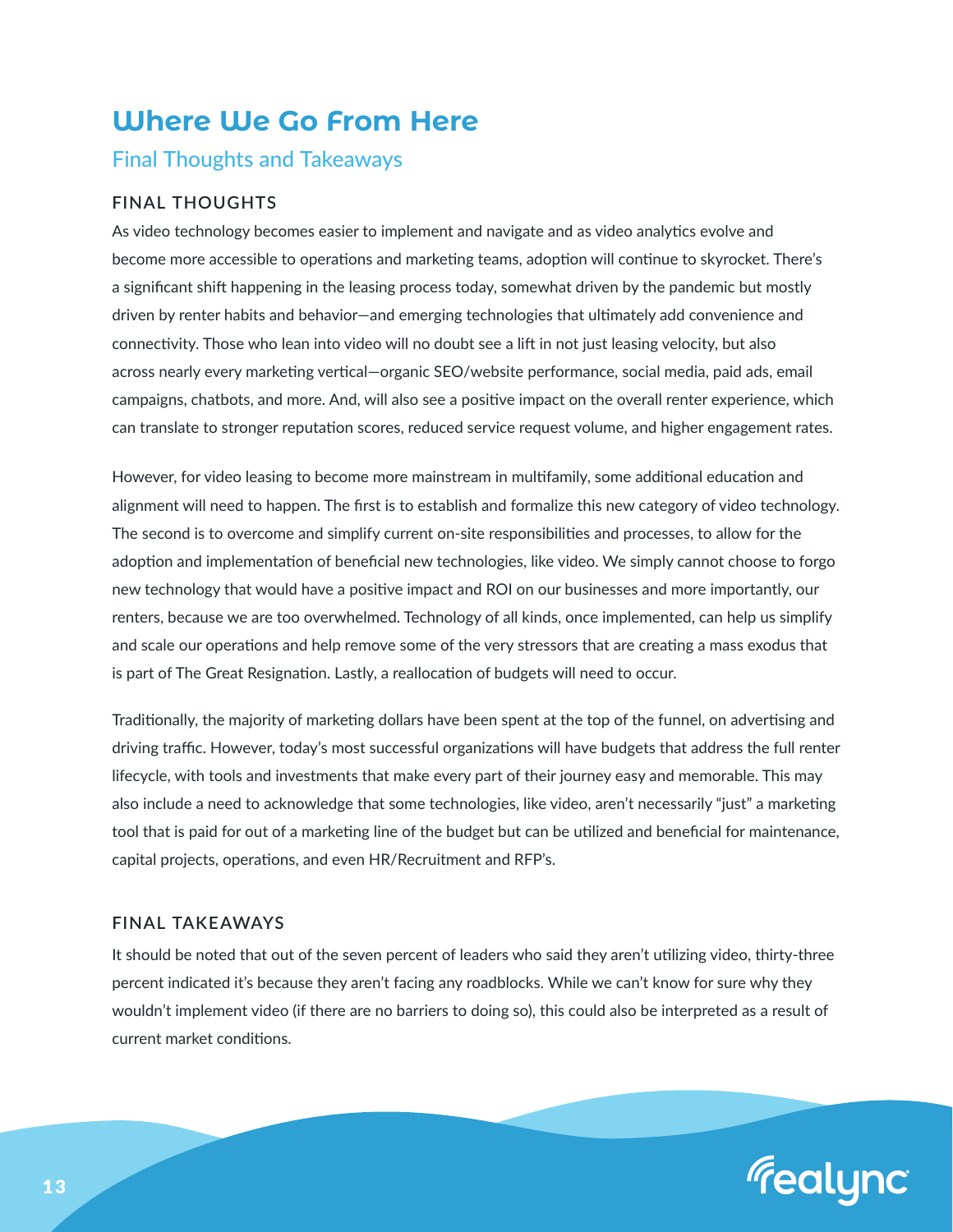

*If occupancy and overall performance of an asset is high or exceeding budgets and standards, it's possible these leaders would choose to hold steady on the status quo and not introduce new tools or technologies and instead, act more conservatively in these areas.*

However, high occupancies mean there are more residents to please and more pressures on the operations teams (more rent checks, more packages, more service requests) and, it's usually the perfect time to invest in leasing and marketing tools because it gives the team more ample runway to ramp up with a new strategy or initiative, without the pressure of having to grow occupancy significantly.

The market will eventually turn and instead of reacting to those changes and drops in performance in real-time (and having to get the team to adopt multiple new strategies all at once, when they're in reactive mode), it's better to have an arsenal of content, tools and tech that your team has expertise in and can run with, as soon as the forecast shows you need to scale.

The pandemic was a perfect example of this: companies who were already exploring virtual tours and video technology were able to pivot faster, and much more successfully than those who hadn't yet investigated these emerging technologies. And, those teams were also able to focus specifically on taking care of renters without the distraction of having to learn new tools or processes at the same time.

The last two percent of leaders pointed out that they previously used video but stopped because they couldn't prove ROI.



*One way to show ROI on video efforts is through a suite of insights provided by the platform of choice. For Realync, that's why we recently relaunched our Analytics Suite 2.0– to give multifamily teams an unparalleled look into how their properties and on-site teams are performing with live and pre-recorded video.*

Lastly, we learned that these leaders' communities leverage FaceTime, Facebook Live, their personal phones, Zoom, and Microsoft Teams to record videos for marketing, leasing, and resident engagement purposes. In unison, they are using iMovie, Final Cut, and Premiere Pro to edit these videos (no wonder they're overwhelmed and struggling to adopt)!